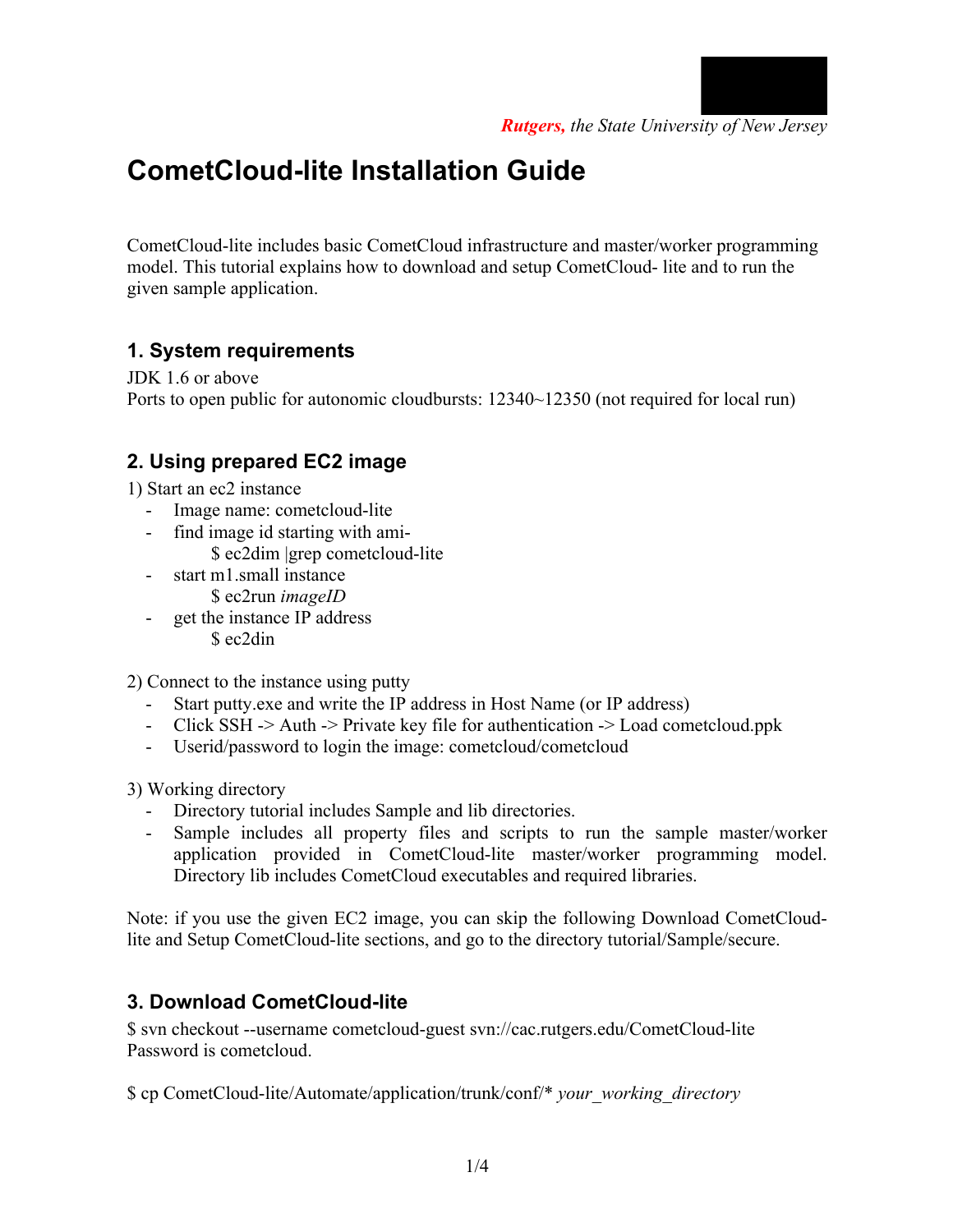

*Rutgers, the State University of New Jersey*

#### **4. Setup CometCloud-lite**

1) java CLASSPATH Include all jar files from lib directory into java CLASSPATH

2) nodeFile *nodeAddress:number\_of\_processes*

The process will be a master or a worker based on the role description in exceptionFile.

Example) localhost:2

3) portFile

List of port numbers that masters or workers will use. This should have larger port numbers than the number of processes running on a single node.

4) exceptionFile *nodeAddress:port\_number* comet.NodeType=*process\_role*

If you don't describe roles here, it will become a worker as a default. Process roles are MASTER|WORKER|REQUEST HANDLER. The request handler is to pick up tasks from the Comet space for isolated workers. Further details are in section 6.

Example) localhost: 5555 comet.NodeType=MASTER

This setup will run a master on localhost port 5555 and workers for others. In the above example, localhost port 5556 will become a worker.

#### **5. Run the sample application**

1) Start overlay control server. The overlay control server will receive messages to run masters or workers.

\$ ./startOverlayServer.sh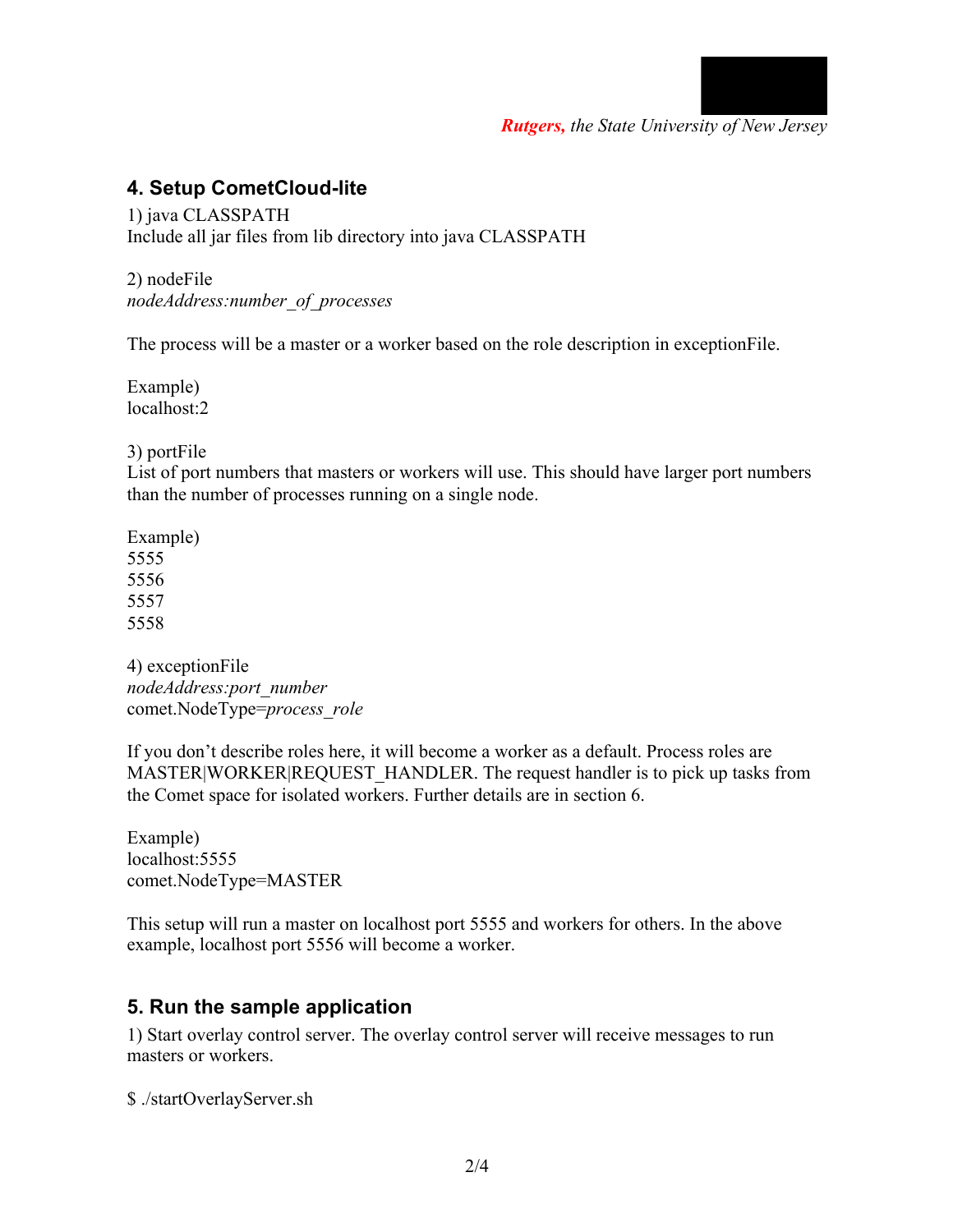

*Rutgers, the State University of New Jersey*

\$ java -cp \$CLASSPATH tassl.automate.overlay.OverlayControlServer 4444

2) Start the application starter. This will start comet starter so as to run local and remote peers based on their roles.

\$ ./startSample.sh or

\$ java -cp \$CLASSPATH tassl.automate.programmodel.masterworker.sample.AppStarter -nodeFile nodeFile -portFile portFile -exceptionFile exceptionFile -propertyFile chord.properties -propertyFile squid.properties -propertyFile comet.properties -propertyFile sample.properties

This simple application in the package, tassl.automate.programmodel.masterworker.simple, is to sum a range of numbers. To change the number of tasks, set numTask in sample.properties, otherwise, 1000 will be the default number of tasks. Note: when you run a large number of tasks and see the lack of JVM memory, increase java memory using –Xms or –Xmx.

## **6. Run the sample application using isolated (unsecured) workers**

If you use cometcloud-lite EC2 image, go to the directory tutorial/Sample/isolated.

1) Setup one or more request handlers in exceptionFile localhost:5555 comet.NodeType=MASTER localhost:5556 comet.NodeType=REQUEST\_HANDLER

Now a master will run on localhost port 5555 and a request handler on localhost port 5556. Note that no secure worker runs.

2) Edit RequestHandlerList

This list should include request handler's hostname or IP address and the proxy will refer this list to forward workers' requests to.

Example) localhost

3) Edit comet.properties Set IsolatedProxy to your proxy hostname or IP address.

4) Start proxy \$ ./startProxy.sh or

or